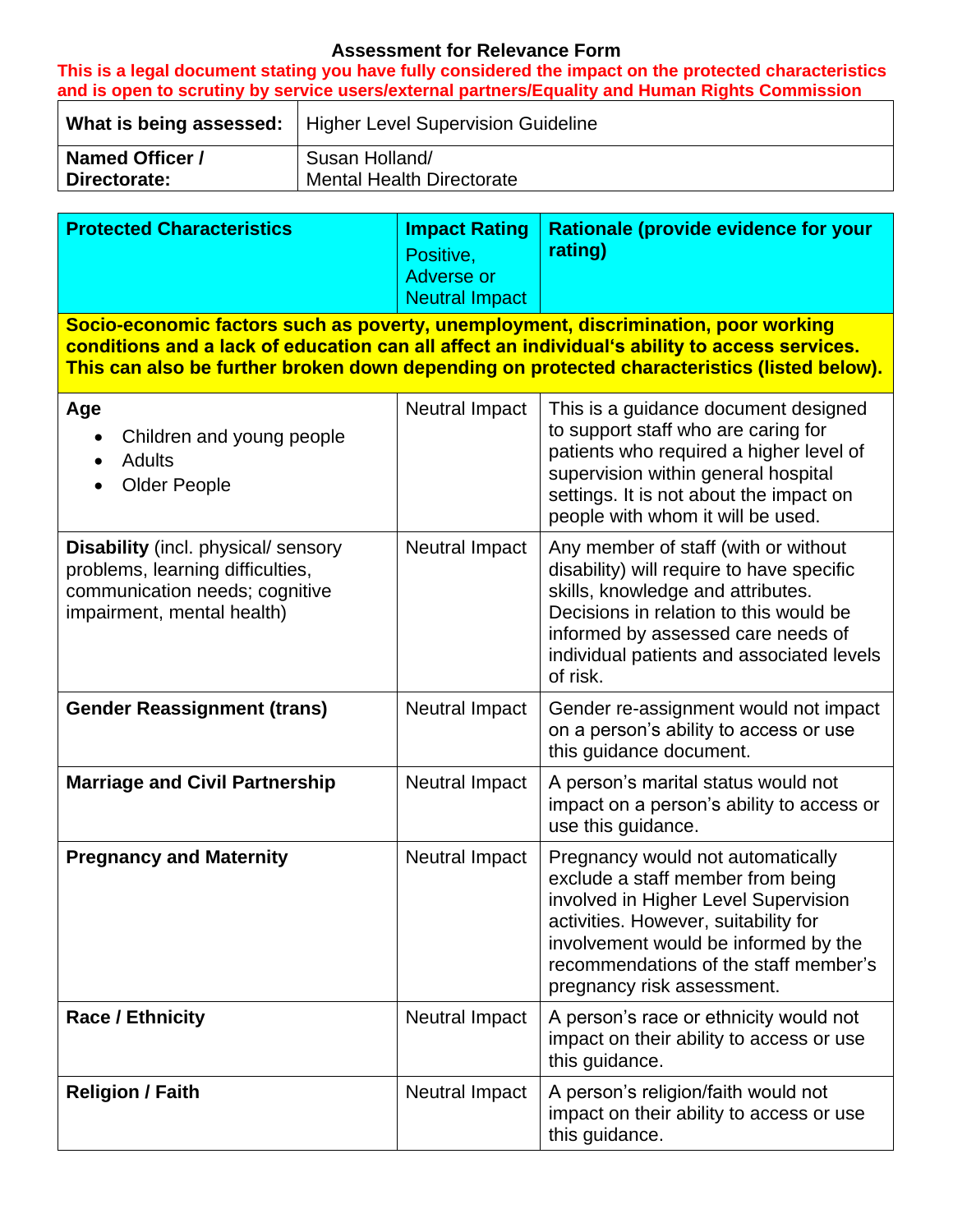| Sex (male/female/non binary)                                                             | <b>Neutral Impact</b> | A person's sex would not impact on their<br>ability to access or use this guidance.                                                                                                                                                                                                                            |  |  |
|------------------------------------------------------------------------------------------|-----------------------|----------------------------------------------------------------------------------------------------------------------------------------------------------------------------------------------------------------------------------------------------------------------------------------------------------------|--|--|
| <b>Sexual orientation</b>                                                                | Neutral Impact        | A person's sexual orientation would not<br>impact on their ability to access or use<br>this guidance                                                                                                                                                                                                           |  |  |
| <b>Staff</b>                                                                             | Neutral Impact        | This guidance is designed to provide a<br>framework to support NHS Ayrshire and<br>Arran staff working within general<br>hospital settings. It will be openly<br>accessible to all staff via Athena, but<br>NHS Ayrshire and Arran are also happy<br>to consider requests for publication in<br>other formats. |  |  |
| If you have answered positive or adverse impact to any of the groups, an equality impact |                       |                                                                                                                                                                                                                                                                                                                |  |  |

**assessment should be carried out (see flowchart).**

| If the policy involves a strategic decision, will it<br>impact on socio-economic disadvantage?                | Rationale (provide evidence for your<br>rating)                                                                                                                                   |  |  |
|---------------------------------------------------------------------------------------------------------------|-----------------------------------------------------------------------------------------------------------------------------------------------------------------------------------|--|--|
| People living on a low income compared to most<br>others in Scotland                                          | All staff employed in NHS Ayrshire and Arran<br>are earning at least the minimum Scottish<br>Living Wage                                                                          |  |  |
| People living in deprived areas                                                                               | This quideline will not have any socio-<br>economic impact on staff or patients.                                                                                                  |  |  |
| People living in deprived communities of interest                                                             | This guideline is designed to higher level<br>supervision within general hospital settings. It<br>will not have any socio-economic impact on<br>deprived communities of interest. |  |  |
| If the policy involves a strategic decision you should carry out a Fairer Scotland Duty<br><b>Assessment.</b> |                                                                                                                                                                                   |  |  |